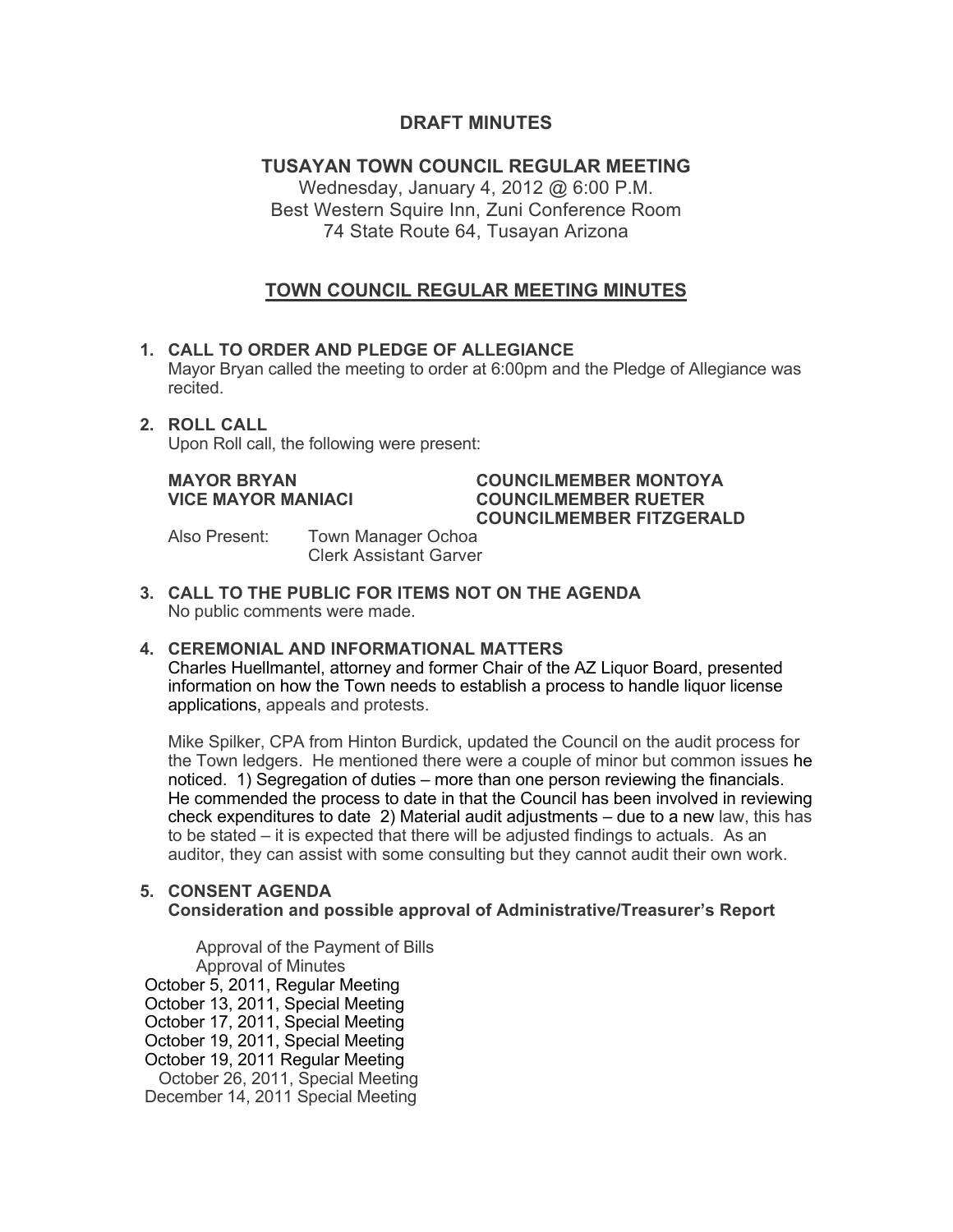Council Member Montoya moved to approve the payment of bills as presented and the approval of minutes, with the change to the October 13, 2011 from regular meeting to special meeting.

Vice Mayor Maniaci seconded the motion. All were in favor. Town Manager Ochoa clarified that the Willdan check would be held until he receives additional description to the tasks completed and billed.

#### Acceptance of the Finance Report

Council Member Fitzgerald asked whether the CVB or the Town owns the lights? Accounting Consultant Beckerleg presented the Council with Profit & Loss statements for July 2010 through June 2011 and July 2011 through November 2011. The Mayor thanked Judi Beckerleg for the effort and time put into getting the records to where they are today.

Council Member Montoya moved to accept the finance report as presented. Council Member Rueter seconded the motion. All were in favor.

#### **6. COMMITTEE REPORTS**

No committee reports were presented.

#### **7. ACTION ITEMS**

#### **Consideration, discussion and possible approval of a Resolution for the Call for a Special Election to be held on May 15, 2012 for an initiative and referenda.**

Council Member Fitzgerald moved to approve Resolution 2012-01-04-01 for the call for a Special Election for an initiative and referenda with the changes to wording requested by the Council.

Council Member Montoya seconded the motion. All were in favor.

The Council requested that a press release go out to advise constituents how to submit comments for the voter pamphlets. It should be no less than 300 words, the name of the author, signature, address, phone number, fee and it needs to be submitted by Jan 27, 2012 by 5pm at the Town Office. Town Clerk Sutton's contact information should be listed in the press release.

#### **Consideration, discussion and possible approval of authorization for the Town Manager to enter into a Consulting Agreement for the processing of Liquor License applications in the Town of Tusayan.**

Council Member Rueter moved to approve the authorization for the Town Manager to enter into a consulting agreement with Charles Huellmantel for the establishment of processes and procedures for the processing of liquor license applications and to assist with the applications.

Vice Mayor Maniaci seconded the motion. All were in favor.

#### **Consideration, discussion and possible approval of authorization for the Town Manager to enter into a Consulting Agreement for Prosecutorial Services for the Town of Tusayan.**

Aaron Kizer, Attorney at Law, has agreed to assist the Town with prosecutorial services for violations of Town Codes. He has met with the Town Attorney so that there is no overlap of work. It is a one year term for \$30,000 to be paid monthly.

Council Member Montoya moved to authorize the Town Manager to enter in to a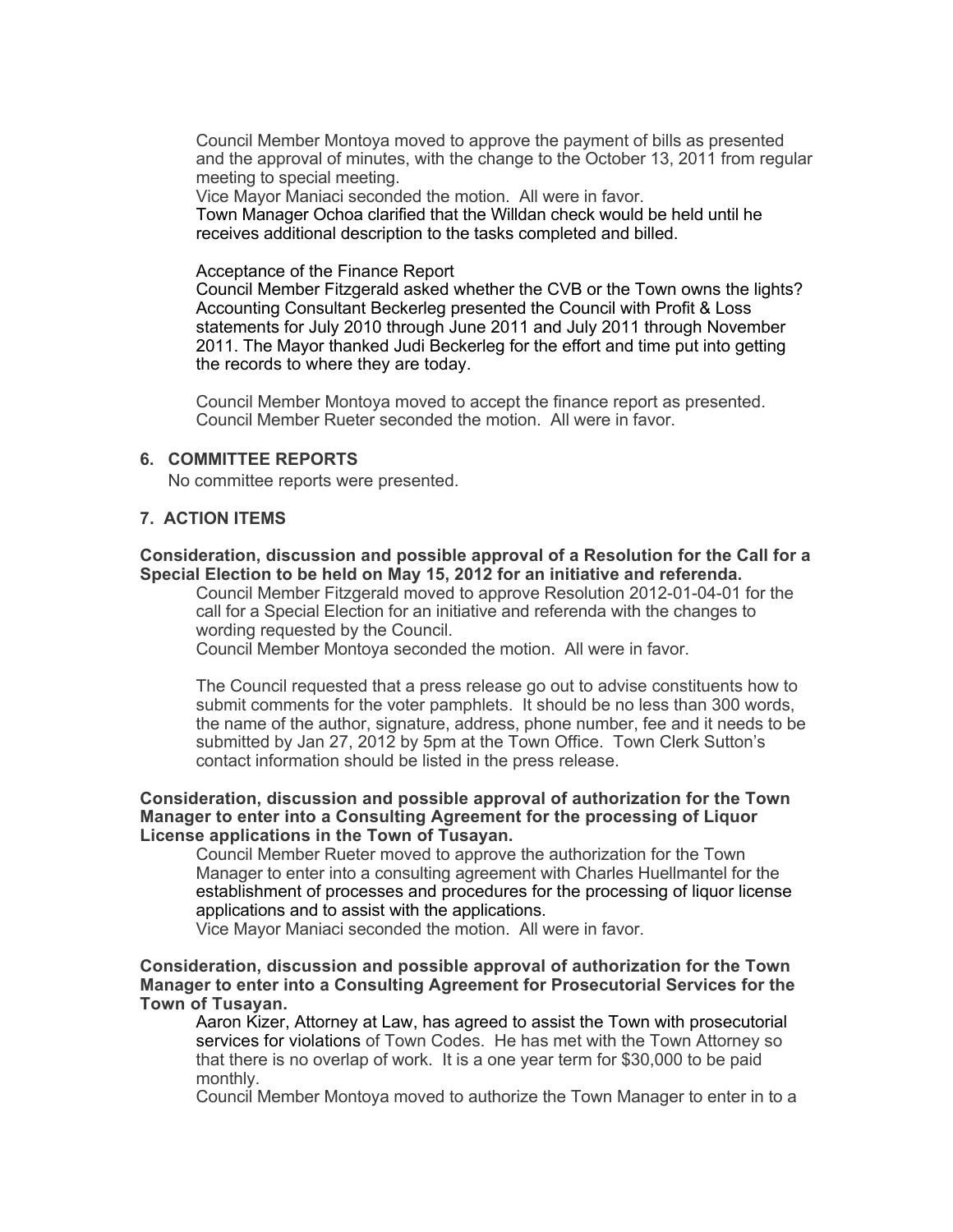consulting agreement for prosecutorial services for the Town. Council Member Rueter seconded the motion. All were in favor.

**Consideration, discussion and possible approval of authorization for direct deposit of salary payment to employee of the Town via Chase Bank or any other bank mutually agreed to by the employee and the Town of Tusayan.**

The Council requested the language be changed to reflect that they authorize the direct deposit of salary payments for all employees, current and future. Vice Mayor moved to approve the authorization for direct deposit of salary payments for employees of the Town. Council Member Montoya seconded the motion. All were in favor.

#### **8. DISCUSSION ITEMS**

#### **A. Council Policies and Procedures (CMF)**

The Town Manager suggested that the Council set up an additional meeting to review Council policy and procedures separate from the retreat. January 25, 2011 at 5:00 pm was decided upon.

The Council took a 5 minute break and returned to session at 7:32pm.

- **B. Application and Nomination Process for P&Z Commission (CMR)** The Town Manager has submitted the current committee application as used previously to be published in the newspaper along with an invitation for those interested in being appointed to the Planning and Zoning Commission. As the applications come in, he will let the Council know. Council Member Rueter suggested allowing the P&Z Commission to set their own meeting schedule with at least one a month when applications were on file.
- **C. Possible IGA with County for Cemetery Services or Town Cemetery (CMF)** Council Member Fitzgerald discovered that the Town is not required to have a cemetery. Any questionable deaths go to Flagstaff for investigation. There is no policy in place for natural deaths. Council Member Rueter supported Council Member Fitzgerald's request for information on what the Town is required to do in natural deaths or unclaimed bodies. The Town Manager was asked to look into it and make some calls to clarify how this process works.

**Lots and Modulars on Airport property for future Town Employees (CMR)** Mayor Bryan, Council Member Rueter, and the Town Manager met with John Nichols and Mike Halipin about availability of lots for future town employees' housing.

#### **Townsite Act and Applications (MGB)**

Mayor Bryan presented information on the Townsite Act process. 1) A new Tusayan General Plan is needed, 2) identify several land option for initial consideration – no less than 60 acres and no more than 640 acres, 3) identify desired uses and create a development plan, 4) provide evidence that there is no equally suitable private or public lands available, 5) file application, 6) will take 3-5 year & include environmental assessment after application has been filed, 7) Forest Service will evaluate land cost – only good for 6 months, 8) not a gift or a transfer – funds will have to be budgeted to purchase.

Clarinda Vail suggested that there is private land available in town and that she was concerned about what had already been rezoned and was wondering why the Council was looking at additional land.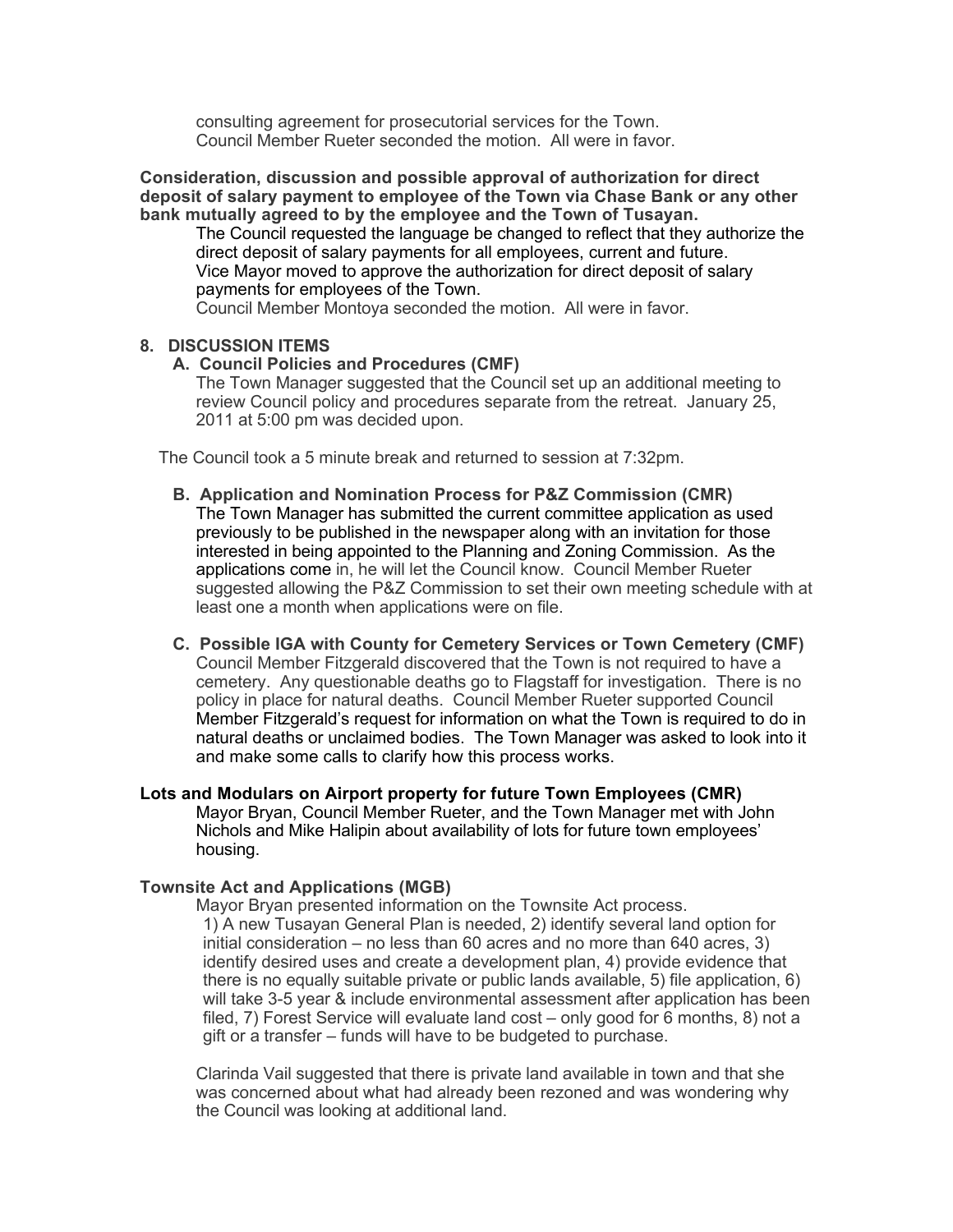The term "suitable" is not clear in the information received and in discussions with the Forest Service. It will need to be clarified what the Forest Service means by "suitable". The Town will also have to set aside funds if it is not able to purchase outright and wanted to purchase in phases. The valuation would only be good for six months The Mayor said that the Tusayan General Plan would be the next step and that the Townsite Act would need to be discussed further.

### **9. TOWN MANAGER'S REPORT**

#### **A. Community Activities**

The Town Manager suggested that it would be good for the Town to promote some community activities and even create an event will help with Town Branding, and other efforts to this end could include a float in the Rose Bowl.

#### **B. Professional Activities**

Council Member Fitzgerald would like to attend a workshop sponsored by and accounting firm this month.

 **C. Zoning Code Workshop & Timeline for Adoption & Policies (CMF)** The Zoning Code Workshop is scheduled for Jan 9, 2012 and Richard Turner will be in attendance.

#### **D. IGA for Judicial Services with the Coconino County**

The Town Clerk and Town Manager met with the interim County Manager and he suggested an indemnification clause be added. – There will be no cost to the Town under the proposed IGA, but all money collected would go to the County. Judge Sutton will obtain a copy and share it with the Town Attorney who will review it.

#### **E. Report on CUP transfer from Coconino County to Town of Tusayan** The Town Attorney has spoken to the County Attorney and it would appear they

have come to an agreeable solution for the CUP transfers.

 **F. IGA for Community Park with GCSD**

The IGA is in the final stages. The Town's insurance said that they need to review a copy of the IGA and the policy would have to be modified accordingly. Once the changes are made there would be no additional cost to the town for liability coverage.

#### **G. Report on new Construction Inspections by Willdan**

The Town Manager has sent Council Members a list of work projects and inspections done by Willdan.

# **H. Update on Action Items and Budget Spreadsheet**

The Accounting Consultant is going through the ledgers and will be adding an additional column to reflect actual expenses on approved action items.

# **I. Report on Audit and Finance Report**

Reported earlier in meeting

#### **J. Report on Town Hall Modular (CMR)**

Council Member Rueter was thanked by the Town Manager and the Mayor for his invaluable assistance in completing the needed work on the office modular as well as beginning work on the parking lot. The electrical cabinet is coming and the

building should be energized by Jan  $14<sup>th</sup>$ . The carpet installation is on hold until then. The final plumbing connections should be completed by the end of next week.

#### **K. Report on Snow Removal RFQ**

Two companies are interested in submitting proposals for snow removal. One wants to know more details on the scope of work. Currently, snow removal is covered by last year's contractor.

 **L. Report on Holiday Decorations (CMM)**